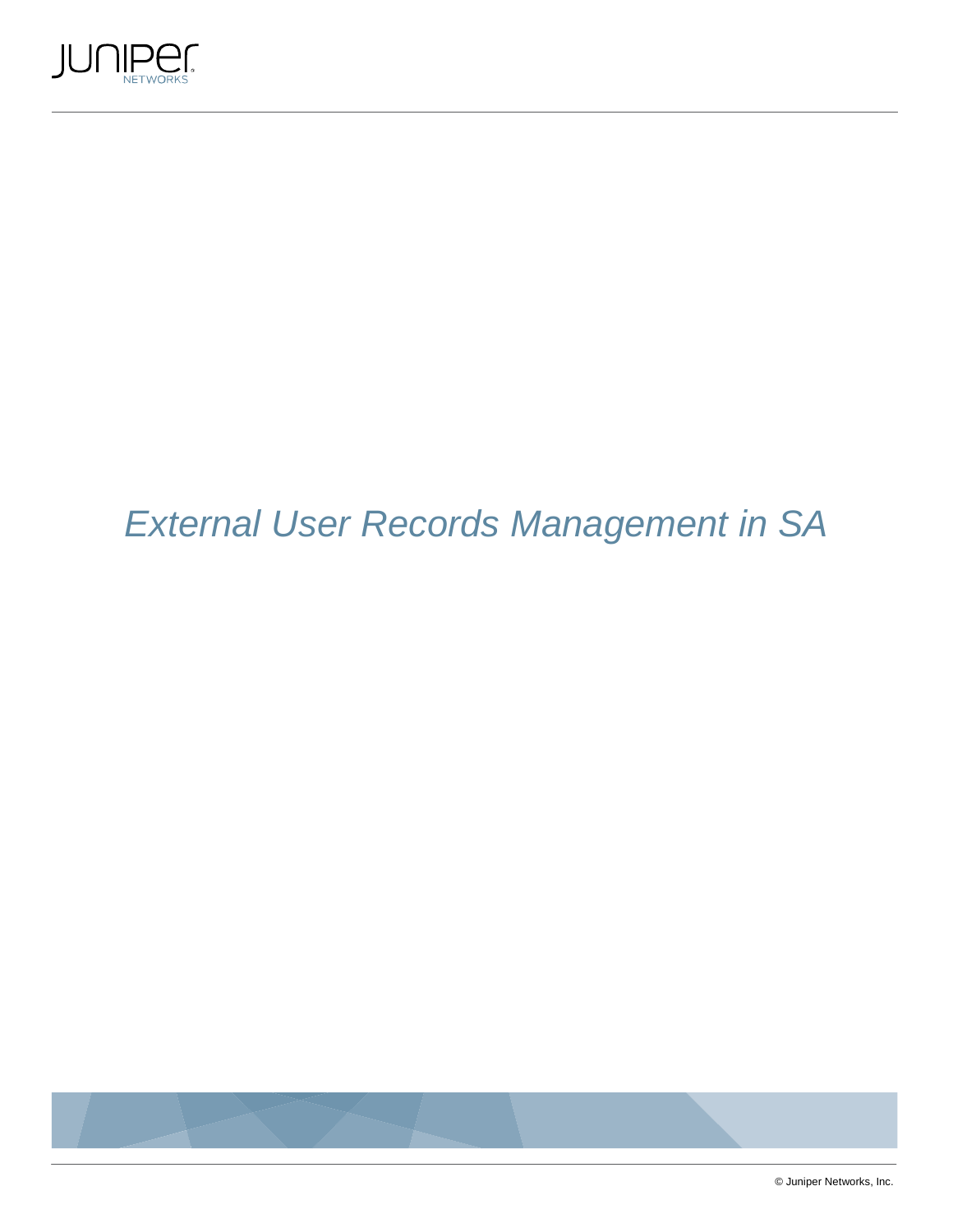## **What is a user record?**

User Records is the name given to internal data structures created and maintained by the SA platform. These records contain end user related information and these are created when an end user logs into the SA for the first time.

# **What persistent session information does the user record contain?**

User records can contain any of the following information as persistent data for end users:

- a) End user created bookmarks (Web, File, SAM, Win terminal, Telnet/ SSH).
- b) Persistent Cookies, Cached Passwords or any SSO related information.
- c) If users use 'Email Client option.
- d) Any secure meetings that are scheduled.

#### **What features, when enabled will cause a user record to be stored permanently on the SA platform?**

If any of the below mentioned options are enabled then the record will be permanently stored on the SA platform:

- 1) If user is a local auth server user.
- 2) If user settings contain web rewriting bookmarks, file rewriting bookmarks, terminal services session bookmarks.
- 3) If user record contains information about NFS, Windows Shares or other client/server application data.
- 4) If user record contains persistent cookies from websites browsed.
- 5) If user record has NC Preferred IP Address and it is not older than 7 days. This will ensure that user logging into the system frequently is assigned the same IP address.
- 6) If SSO (single sign on) settings are enabled in order to pass user credentials automatically to SA protected web resources.
- 7) If the user account is quarantined. This will help SA to make sure it continues to quarantine the user, hence not giving full access the next time user logs in.
- 8) If the user was added as local admin. "Local Admins" are user-account administrators to other Local Auth Servers. They have special privileges to add/delete local user records.
- 9) If user has mail. This is only possible if email-client settings are configured.
- 10) If there is a Secure Meeting scheduled for the user.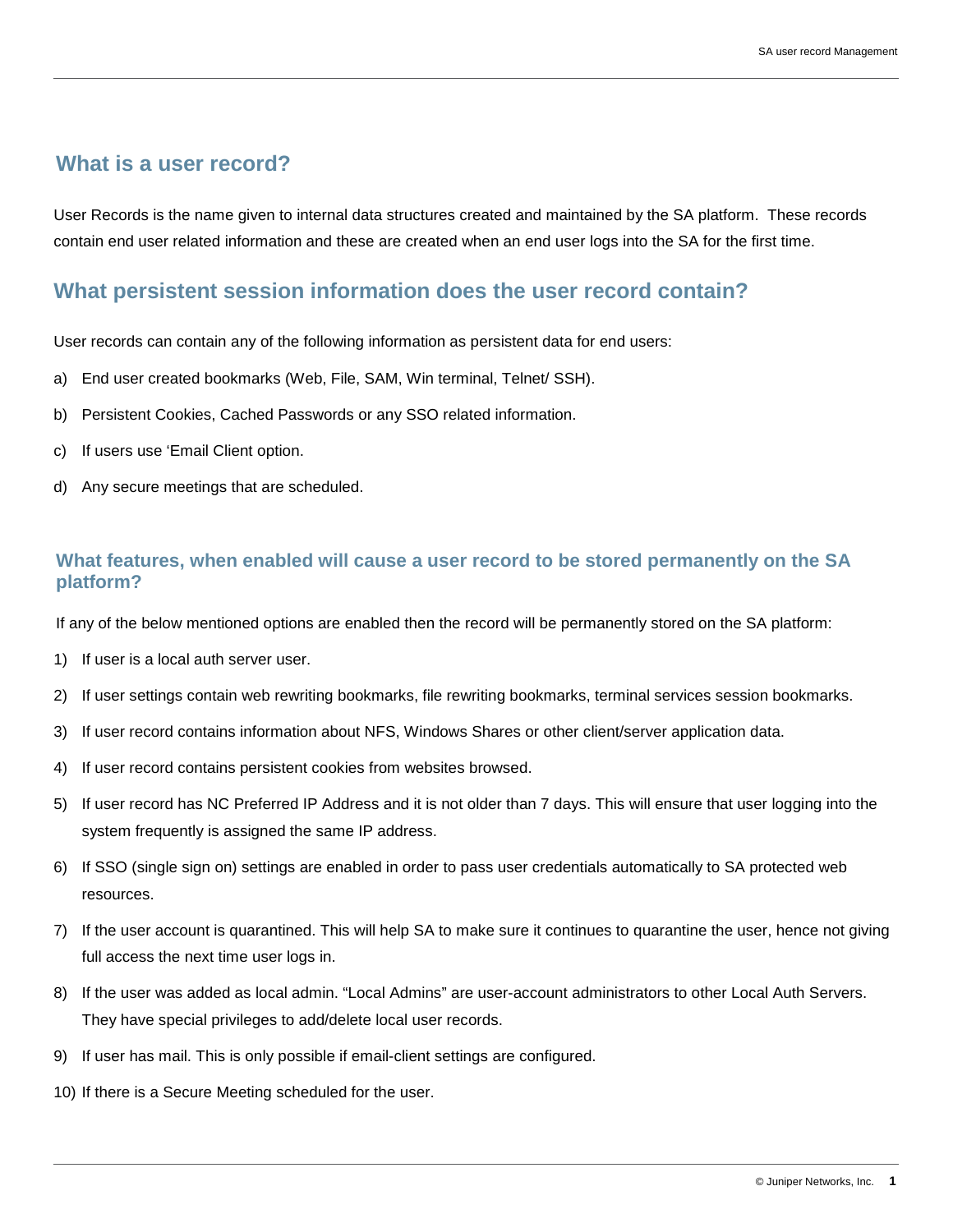# **Best Practice Recommendations**

#### **How many user records can SA store in its database?**

There is no hard limit on how many records SA can store, however overall system performance could be impacted as number of user records become significantly high.

[**Note:** In our internal testing we have noticed that once the SA's user.cfg file grows beyond 128 MB it can start to deteriorate system performance and in multi node clusters it may also affect system stability. So once your user.cfg grows to 64 MB we recommend that you start planning to introduce some of the below best practice recommendations.]

#### **Where can we check how many record does the SA currently store?**

a) User records count can be seen on admin overview page. (Enable "**State storage**" option under **Status -> overview -> page settings**).

| System              |                                        |                                   |       |
|---------------------|----------------------------------------|-----------------------------------|-------|
| Status              | "SA 2500 Lab Unit Licens               |                                   |       |
| Configuration       |                                        |                                   |       |
| Network             |                                        | <b>Signed-In Users</b><br>[Root]: |       |
| Clustering          | <b>System Status</b>                   |                                   |       |
| Virtual Systems     |                                        |                                   |       |
| IF-MAP Federation · | Active Users<br>Overview               | Signed-In Mail<br>Users:          | о     |
| Log/Monitoring      |                                        |                                   |       |
| - Authentication    | <sup>S</sup><br><b>Critical Events</b> | User Records:                     | 27283 |
| Signing In          |                                        |                                   |       |
| Endpoint Security   | Page Settings<br>$\overline{c}$        | $P$ anauwani                      |       |

In the above screenshot you can see this SA has around 27283 user records.

b) You can also see them under **System->options** page.

### **What can SA admin do to control the number of user records on SA?**

SA admins are provided a feature which can be used to set number of user record limits and manage user records.

Under **System->options->External User records Management**, admins can set a maximum user record limit and also set how many records to delete in batches whenever the limit is exceeded.

This way SA will automatically perform the user record deletion activity whenever the box reaches the maximum limit.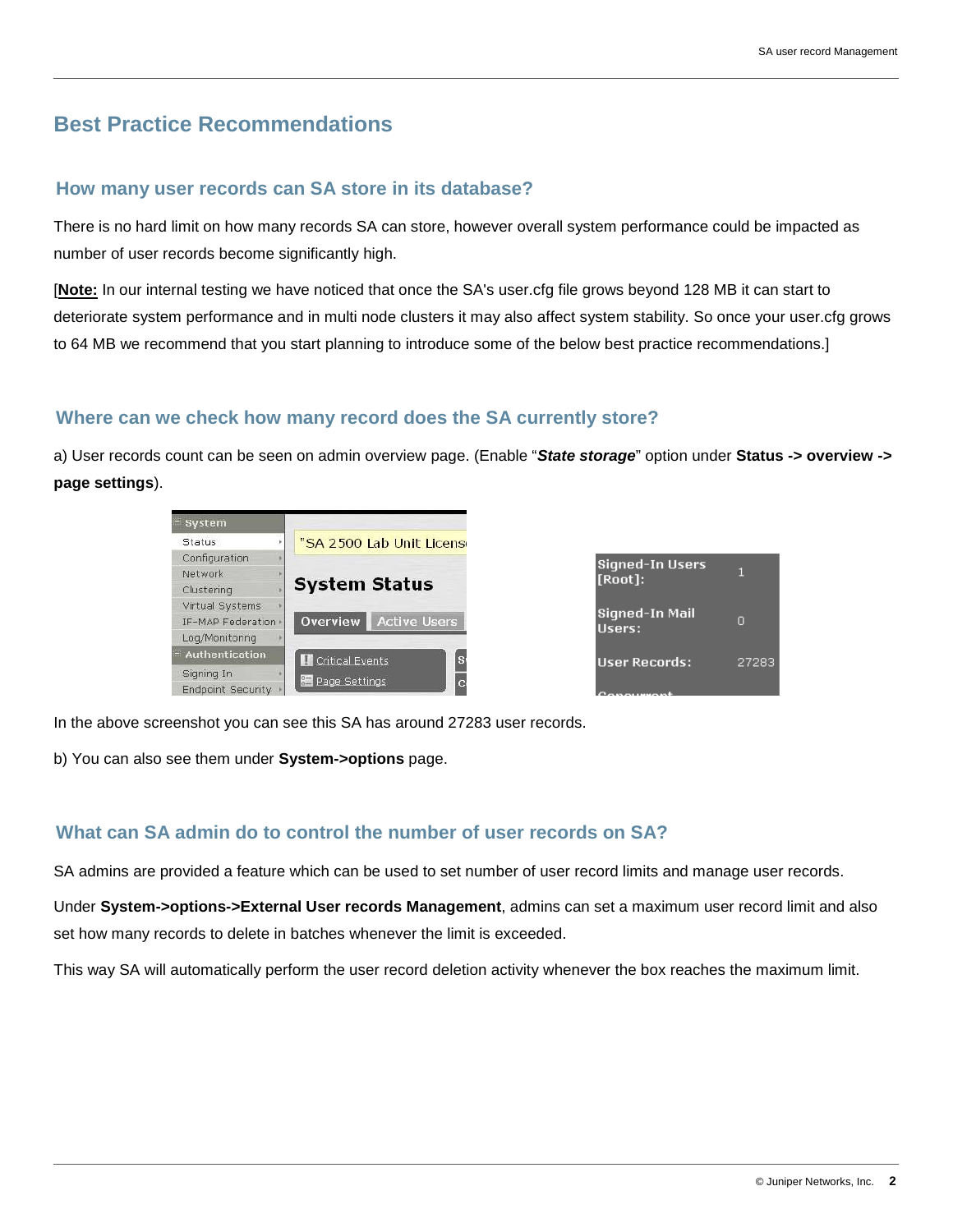| * External User Records Management<br>Currently, there are 50827 persistent user records in the system. |                    |
|---------------------------------------------------------------------------------------------------------|--------------------|
|                                                                                                         |                    |
| Persistent user records limit:                                                                          |                    |
| Number of user records to delete when the limit is exceeded:                                            | Delete Records Now |

In the above screenshot you can see the device currently has about 50827 records in its database.

"**Persistent user records limit**:"- This option is used to set maximum user record limit.

"**Number of user records to delete when the limit is exceeded**:" – This option is used to set the number of records to delete when the above set maximum limit is reached.

| <b>External User Records Management</b>                                   |                    |
|---------------------------------------------------------------------------|--------------------|
| Currently, there are 50827 persistent user records in the system.         |                    |
| Persistent user records limit: 5000                                       |                    |
| Number of user records to delete when the limit is exceeded: 500          | Delete Records Now |
| $\nabla$ Enable automatic deletion of user records during new user logins |                    |

In the above example we have set a max limit of 5000 records and number of records to delete as 500.

Ensure to turn **ON** "**Enable automatic deletion of user records**", this will ensure that SA will delete user records based on the above set values without admin intervention.

#### **Which user records does the SA delete?**

SA starts deleting records based on the creation date. Records which are oldest in the database will be deleted.

#### **Can SA admin delete user records on a per instance basis and not perform this automatically?**

Yes, on the above screenshot the total records in this device is 50827, max limit is set as 5000 records and number of records to delete as 500, when you click on the '**delete records now**' option it will delete 500 records starting from the oldest.

Though the max limit is set as 5000, the total records on the device will now be 50327.

Ensure that you **DONT** select the option "**Enable automatic deletion**".

Another approach of deleting individual user records is by going into respective auth server of each realm and under the users tab, user can be deleted.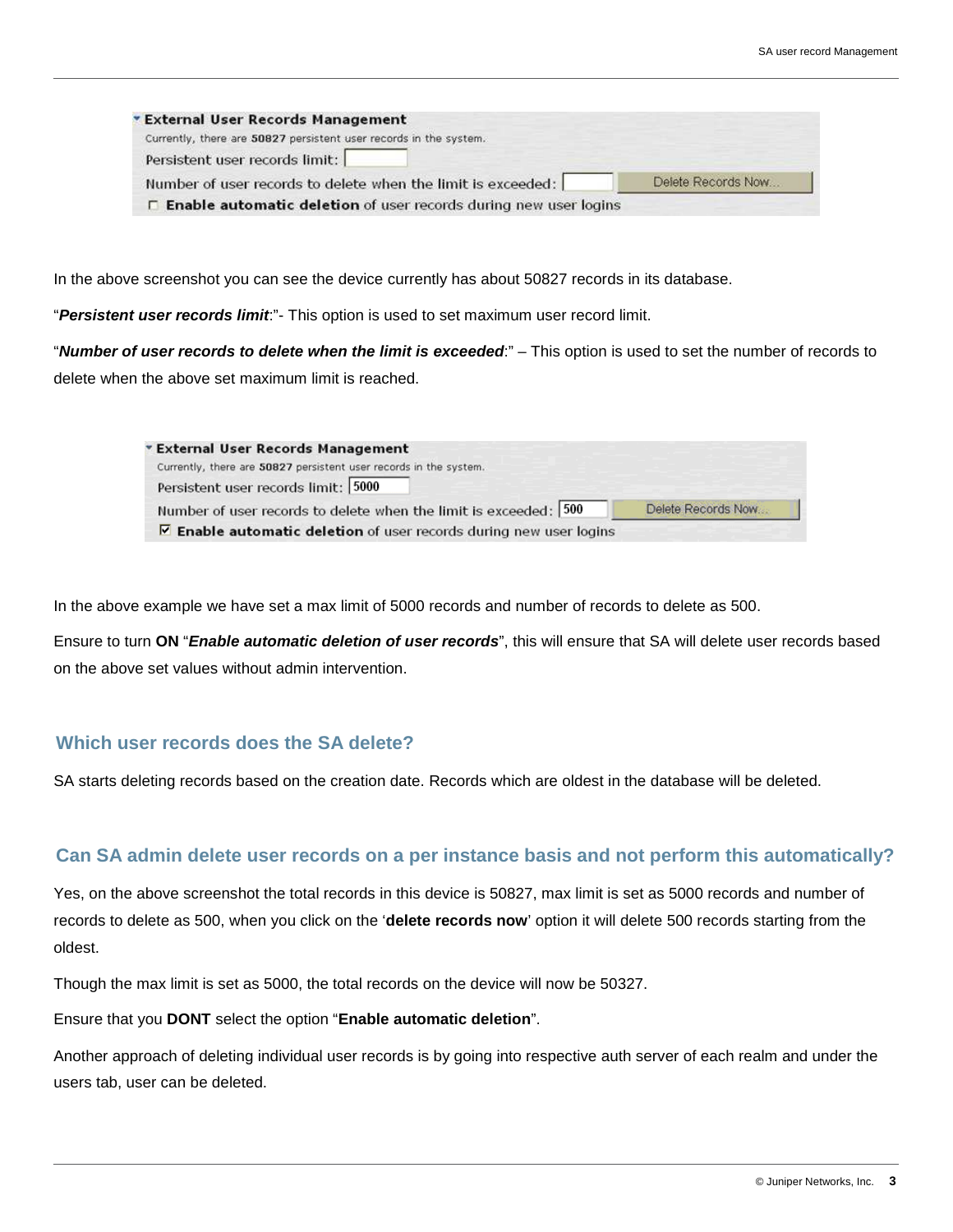This will then delete the corresponding user record associated with this user. Sample screenshot as follows:

|                         | Auth Servers ><br><b>Employees Access</b> |                        |                  |                                                                                    |
|-------------------------|-------------------------------------------|------------------------|------------------|------------------------------------------------------------------------------------|
|                         | Settings Users                            |                        |                  |                                                                                    |
|                         | Show users named:  *                      | Show $200$             | Update<br>users  |                                                                                    |
|                         | Delete.                                   |                        |                  |                                                                                    |
| 回!                      |                                           | Last Sign-in Statistic |                  |                                                                                    |
|                         | Username A                                | Date&Time              | <b>IPAddress</b> | Agent                                                                              |
| $\overline{\mathbb{R}}$ | mydomain\user1                            | 2010/05/10<br>21:40:00 | 10.10.10.10      | Mozilla/4.0 (compatible; MSIE 6.0; Windows NT 5.1; SV1; .NET CLR<br>CLR 2.0.50727) |
| П                       | mydomain\testuser                         | 2010/05/08<br>10:55:36 | 10.10.10.2       | Mozilla/4.0 (compatible; MSIE 6.0; Windows NT 5.1; SV1; .NET CLR<br>CLR 2.0.50727) |

#### **How many user records can we delete at one instance?**

There is no pre-defined number on how many records you can delete, but there is a calculation on how many records that system will allow you to delete at one instance.

The calculation is as follows:

Maximum user record upper limit  $/5$  = number of records you can delete at once.

The value that you get here is the value that you can configure in "Number of user records to delete".

**Eg.,** 

Upper limit =  $25,000$  and records to delete =  $5000$ 

Upper limit =  $20,000$  and records to delete =  $4000$ 

Upper limit =  $15,000$  and records to delete =  $3000$ 

Upper limit =  $10,000$  and records to delete =  $2000$ 

Upper limit  $= 5,000$  and records to delete  $= 1000$ 

In the above sample you would have deleted nearly 15,000 records in 5 iterations of "**delete records now**" operation.

[**Note:** If you already have a pile up of a huge number of user records and you are configuring this option for the first time then it is recommended that you do the above activity during a maintenance window after terminating all active user sessions. As this activity can be resource intensive if there are a huge number of records to delete.]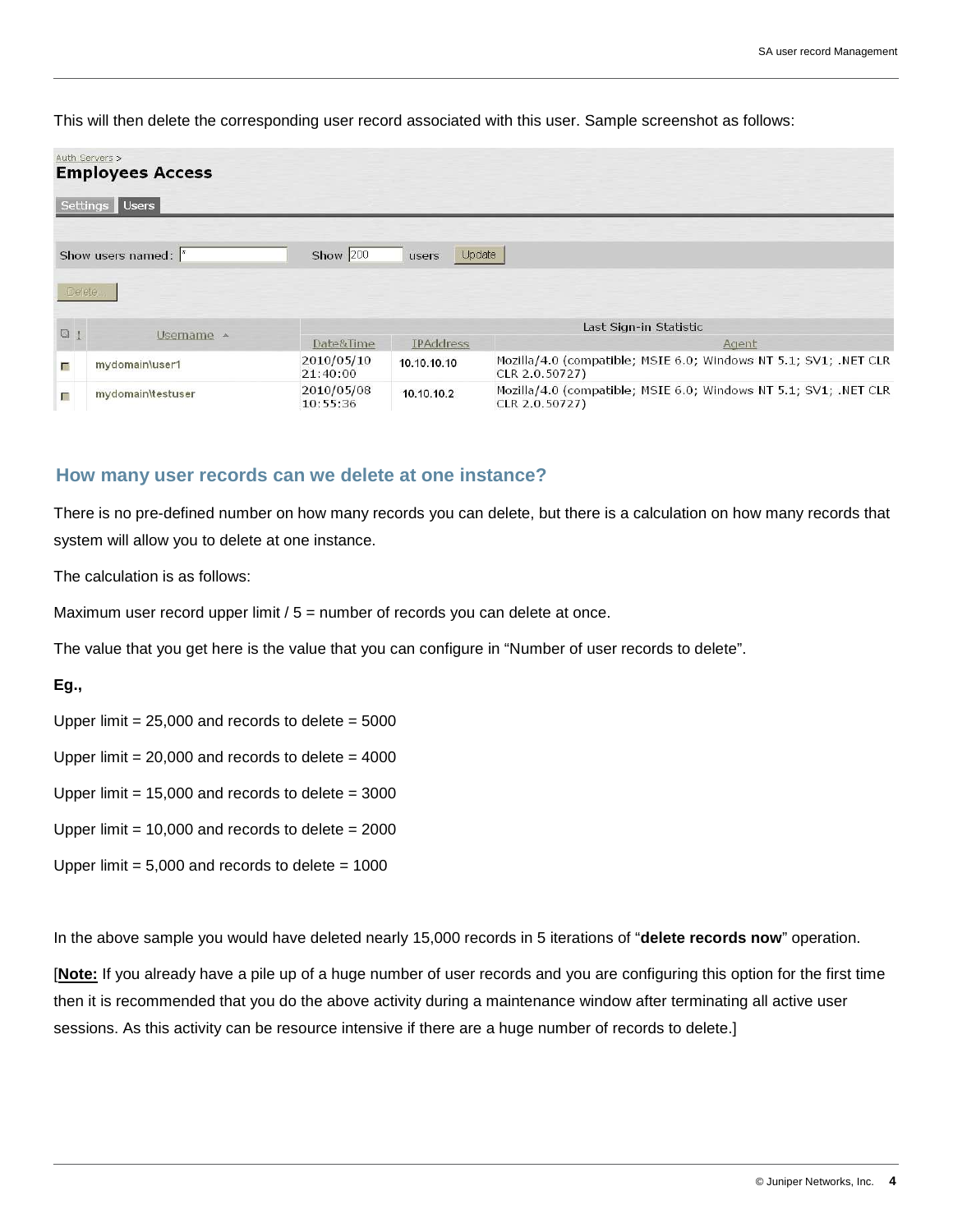#### **What log is generated when a user record is deleted?**

SA admin log will have a entry as follows whenever a user record is deleted:

ADM24473 2010-04-16 09:06:44 - SA - [127.0.0.1] Root::System()[] - user 'testuser' associated with authentication server 'Lab-auth-srv' is deleted.

#### **What is the recommended maximum user record upper limit to be set on an SA?**

If you do not need end user related information to be maintained on the SA platform across sessions then we recommend that you set the maximum user record value to twice the max concurrent user license currently installed on the box.

# **I have already exceeded 64 MB size of user.cfg and I have several end users that will use this solution and I need to maintain persistent information across user sessions. Is there any solution that you can recommend?**

Yes. While 64 MB is not the hard limit it is good to start planning once you cross this size so you have adequate time to plan mitigation strategies. And if you are not able to delete some of the old user records then we recommend that you explore the "**User Record Synchronization**" feature/solution. More details on this can be found in the SA admin Guide.

#### **Does user record deletion have any side effects on SA or its performance?**

If there is heavy record deletion activity, then due to frequent deletion there is a chance of the configuration files getting fragmented. This may result in higher read/write times thereby affecting overall system performance.

## **Is there a way to address the fragmentation problem that is caused as a result of user record deletion?**

Yes, when large number of user records is deleted by SA admin then perform the following activity to address fragmentation problems:

Save a copy of **user.cfg** file from SA. User.cfg file will contain all user records that SA currently stores. Login to SA admin, goto -> **import/export ->import export->users -> Save config as.**

Import this file back into the same SA. **goto->import/export ->import export->users -> Import config.**

When you import user.cfg file SA writes the entire user.cfg file in a continuous manner allocating disk space in the same block/disk thus reducing the overall sequential read and write time during normal operations. This addresses the fragmentation problems on SA.